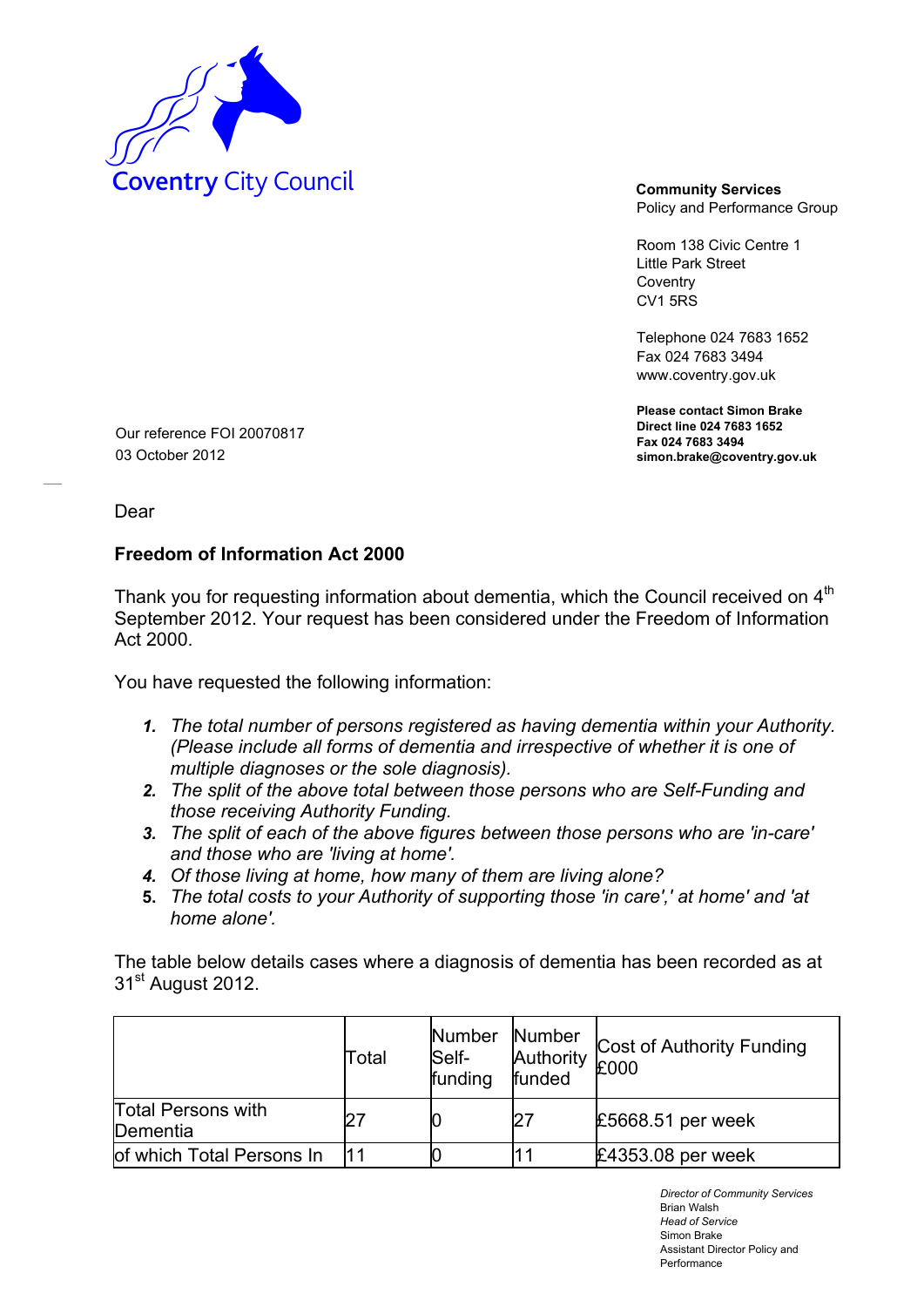| Care                            |  |    |                     |
|---------------------------------|--|----|---------------------|
| and Total Persons At Home 16    |  | 16 | $£1315.43$ per week |
| of which Total At Home<br>Alone |  |    | $£467.31$ per week  |

**Please note:** The diagnosis of dementia undertaken by health professionals is not a responsibility of adult social care staff. Whilst there is some recording of dementia on our adult social care client recording system, it is recognised that this data is not an accurate reflection of the number of people with these conditions supported by adult social care. Of those 27 people recorded above, some receive professional support only which is a nil cost to the Council. It should be noted that the details provided in relation to individulals living alone are based on those people who have no other members of the household currently documented on the electronic recording system.

Please note that most of the information that you request is owned by the Coventry City Council and subject to copyright protection. Under the Re-Use of Public Sector Information 2005 Regulations you are free to use this information for your own use or for the purposes of news reporting. However, any other type of re-use under the Regulations, for example; publication of the information or circulation to the public, will require permission of the copyright owner and may be subject to terms and conditions. For documents where the copyright does not belong to Coventry City Council you will need to apply separately to the copyright holder.

If you wish to apply to reuse the information you have requested or have any other issues relating to this request please do not hesitate to contact me.

I hope you feel that our response meets your request. However you have a right to make representations about the outcome or handling of your request – in the first instance this must be made in writing within 40 working days of the date of this letter, to the Council's Information Governance Team at:

Council House, Room 21a Lower Ground Floor Earl Street, Coventry. CV1 5RR [infogov@coventry.gov.uk](mailto:infogov@coventry.gov.uk)

If you have done the above but are still dissatisfied, you then have the right to apply directly to the Information Commissioner for a decision. The Information Commissioner can be contacted at:

Information Commissioner's Office Wycliffe House Water Lane Wilmslow **Cheshire** SK9 5AF